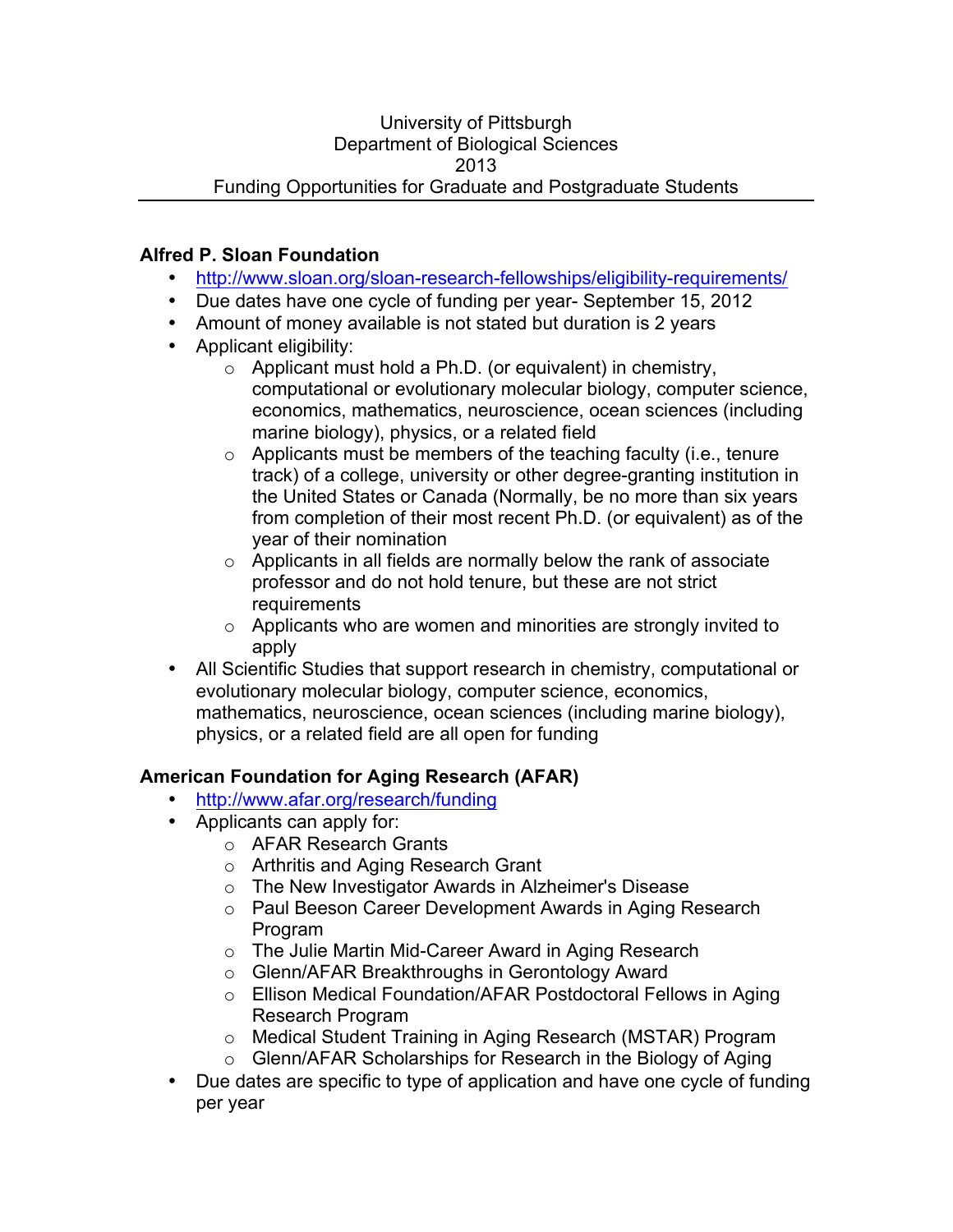- Amount of money available:
	- o AFAR Research Grants up to \$100,000 for a 1 up to a 2 year award
	- o Arthritis and Aging Research Grant 1 year award of up to \$100,000
	- o The New Investigator Awards in Alzheimer's Disease 1 to 2 year awards of \$100,000 each will be awarded
	- o Paul Beeson Career Development Awards in Aging Research Program – amount not stated
	- o The Julie Martin Mid-Career Award in Aging Research up to 2 to 4 year awards of \$550,000 will be awarded
	- o Glenn/AFAR Breakthroughs in Gerontology Award 2 year grants of up to \$200,000 will be awarded
	- o Ellison Medical Foundation/AFAR Postdoctoral Fellows in Aging Research Program – 1 year fellowship ranging from \$47,114 to \$55,670 will be awarded
	- o Medical Student Training in Aging Research (MSTAR) Program amount is not stated
	- o Glenn/AFAR Scholarships for Research in the Biology of Aging \$5,000 award
- Applicant eligibility is specific to the type of application
- All Scientific Studies that support the study of aging research are open to funding

### **American Association of University Women (AAUW)**

- [http://www.aauw.org/learn/fellowships\\_grants/american.cfm](http://www.aauw.org/learn/fellowships_grants/american.cfm)
- Applicants can apply for:
	- o American Fellowship
	- o Dissertation Fellowships
- Due dates are specific to type of application
- Amount of money available is specific to type of application
- Applicant eligibility is specific to type of application
	- o Funding is in support of women conducting research
	- o American Fellowship
		- Applicants must be women doctoral candidates completing dissertations or scholars seeking funds for postdoctoral research leave from accredited institutions
		- Applicants must be U.S. citizens or permanent residents
	- o Dissertation Fellowships
		- Applicants must be women who will complete their dissertation writing between assigned dates
		- § Applicants must have completed all course work, passed all preliminary examinations, and received approval for their research proposals or plans by assigned date
		- § Applicants holding fellowships for writing a dissertation in the year prior to the AAUW fellowship year are not eligible.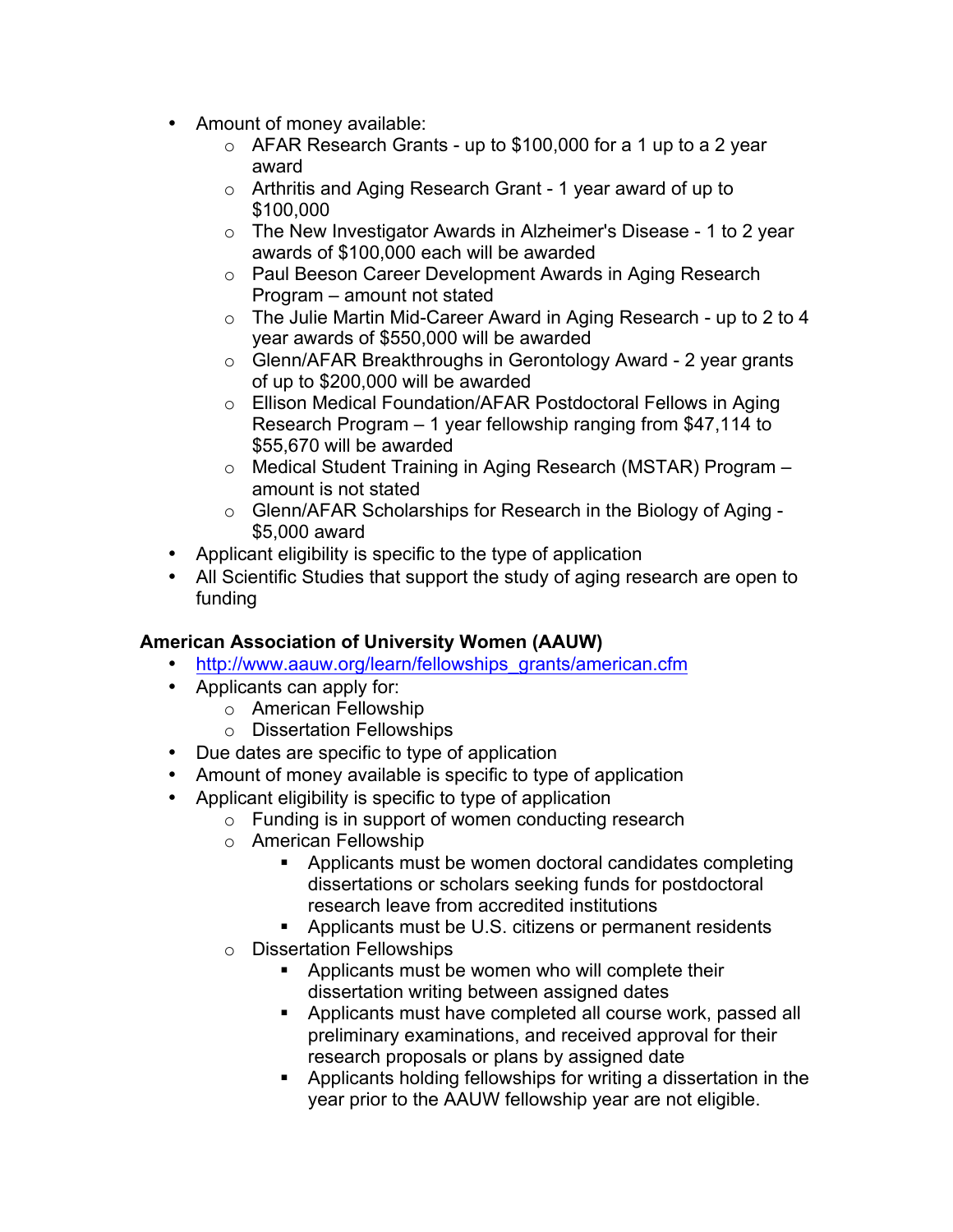Funding is open to all fields of study including science, technology, engineering, and math and researching gender issues are especially encouraged to apply

## **American Brain Tumor Association (ABTA)**

- <http://www.abta.org/advancing-research/>
- Applicants can apply for:
	- o Basic Research Fellowship Application
	- o Translational Grant Application
	- o Discovery Grant Application
	- o Medical Student Research Fellowship
- Due dates are specific to application and have one cycle of funding per year
- Amount of money available:
	- $\circ$  Basic Research Fellowship Application 2 year \$100,000 grant
	- $\circ$  Translational Grant Application 1 year \$75,000 grant
	- $\circ$  Discovery Grant Application 1 year \$50,000 grant
	- o Medical Student Research Fellowship \$3,0000 over summer
- Applicant eligibility:
	- o Basic Research Fellowship Application
		- The institution at which the fellowship training will be performed is located in the US or Canada
		- MDs must be within two years of residency completion (unless program mandates research studies earlier) or within five years of post-doctoral training as of July 1, 2013. PhDs must have their doctorate conferred by January 1, 2013 and will have no more than 5 years of postdoctoral laboratory experience by July 1, 2013.
	- o Translational Grant Application
		- The research proposed is pre-clinical
		- The institution at which the research will be conducted is located in the US or Canada
		- MDs must be within eight years of completion of their postresidency training and hold a Faculty or Junior Faculty position at the time of application. PhDs must be within three to ten years of having received their doctorate, and hold a Faculty or Junior Faculty position at the time of application. The last conferred terminal degree determines eligibility.
	- $\circ$  Other Applicant eligibility details can be found on the website
- Scientific Studies that support brain tumor research are open to funding and are specific to the application

# **American Cancer Society (ACS)**

- [http://www.cancer.org/research/researchprogramsfunding/postdoctoral](http://www.cancer.org/research/researchprogramsfunding/postdoctoral-fellowships%ED%AF%80%ED%B0%81)fellowships
- Applicants can apply for: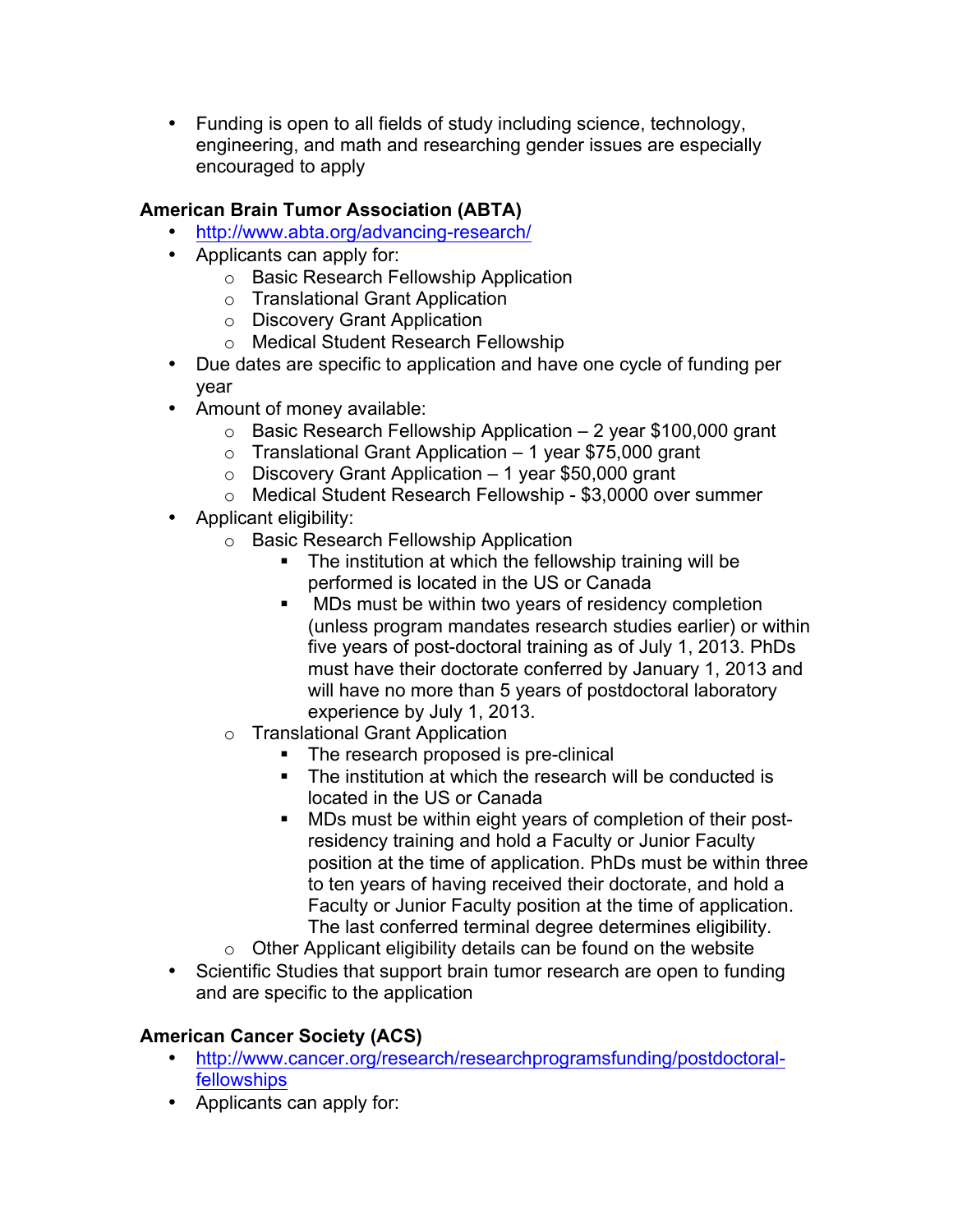- o Postdoctoral Fellowships
- o Extramural Grants
	- Research Grants
	- Health Professional Training Grants
- Due dates are specific to type of application and most have cycles for funding per year
	- o Postdoctoral Fellowships April 1 and October 15
- Amount of money available is specific to type of application
	- o Postdoctoral Fellowships 3 years with progressive stipends of \$44,000, \$46,000, and \$48,000 per year, plus a \$4,000 per year fellowship allowance
- Applicant eligibility is specific to type of application
	- $\circ$  Postdoctoral Fellowships applicants must have a doctoral degree to provide initial funding leading to an independent career in cancer research
- All Scientific Studies that are focused on how to prevent, detect, and treat all cancer types (including basic, preclinical, clinical, cancer control, psychosocial, behavioral, epidemiology, health services and health policy research) are open to funding

# **American Heart Association (AHA)**

- <http://my.americanheart.org>
- Applicants can apply for funding opportunities granted by the Great Rivers Affiliate for Pennsylvania:
	- o Focused Research Funding Opportunities
	- o Predoctoral Fellowship
	- o Postdoctoral Fellowship
	- o Clinical Research Program
- Due dates are specific to type of application and some have one cycle of funding per year and others have two cycles
- Amount of money available is specific to type of application
- Applicant eligibility:
	- o Applicants must research within non-profit institutions, including medical, osteopathic and dental schools, veterinary schools, schools of public health, pharmacy schools, nursing schools, universities and colleges, public and voluntary hospitals and others that can demonstrate the ability to conduct the proposed research
	- o Applicants will not be accepted for work with funding to be administered through any federal institution or work to be performed by a federal employee - except for Veterans Administrations employees
	- o Funding is prohibited for awards at non-U.S. institutions
	- $\circ$  Other eligibility details apply
- All Scientific Studies that are focused on cardiovascular disease and stroke science are open to funding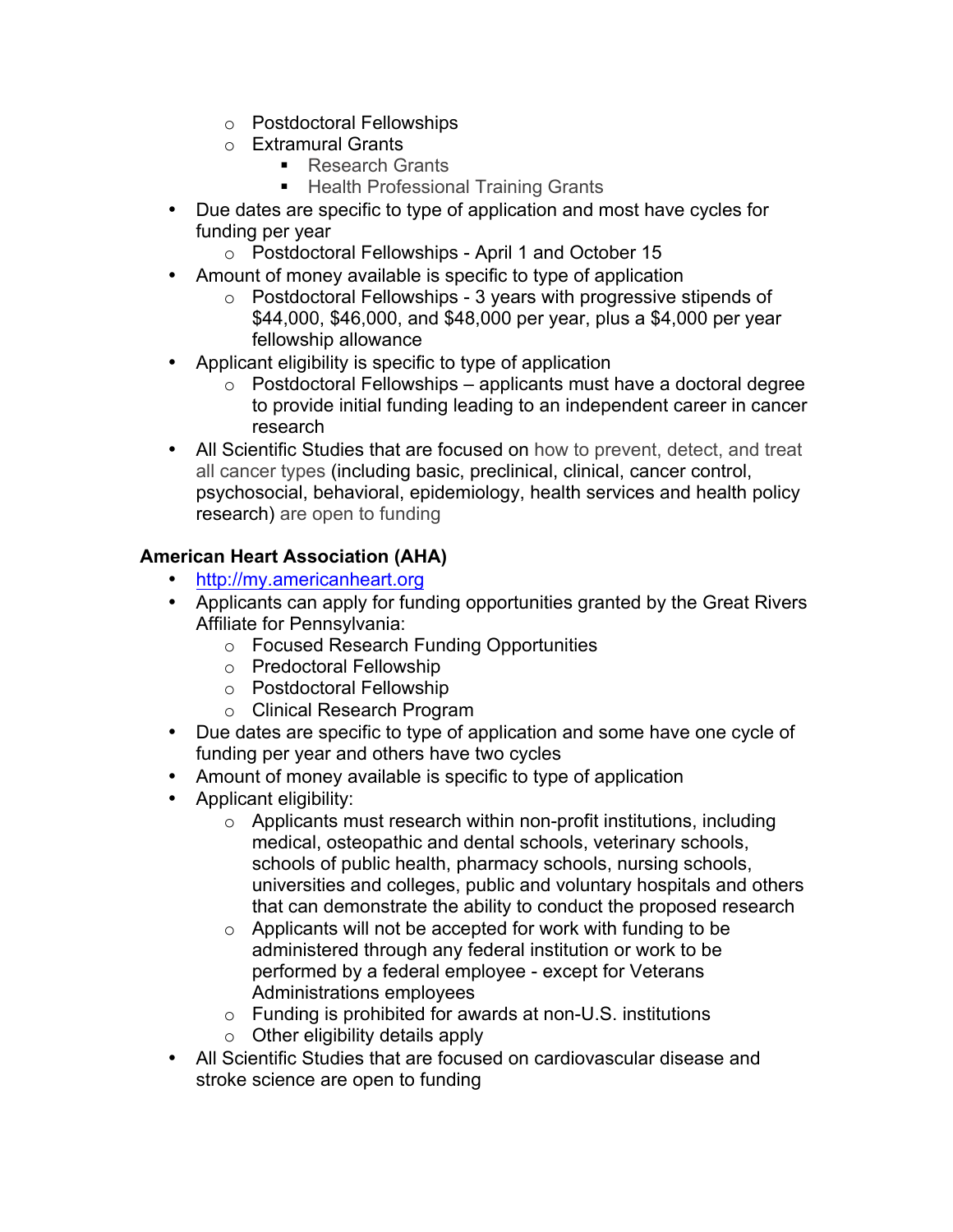### **American Lung Association**

- <http://www.lung.org/finding-cures/grant-opportunities/>
- Applicants can apply for:
	- o Training Grants
		- Lung Health Dissertation Grant
		- Senior Research Training Fellowship
	- o Independent Investigator Awards
		- Biomedical Research Grant
		- Dalsemer Research Grant
		- Clinical Patient Care Research Grant
		- Social-Behavioral Research Grant
		- Lung Cancer Discovery Award
		- American Lung Association / AAAAI Allergic Respiratory Disease Award (2 grants available
- Due dates are specific to application and have an upcoming cycle in the spring
- Amount of money available:
	- o Training Grants
		- Lung Health Dissertation Grant \$21,000 per year and up to 2 years duration period
		- § Senior Research Training Fellowship **-** \$32,500 per year and up to 2 years duration period
	- o Independent Investigator Awards
		- Biomedical Research Grant \$40,000 per year and up to 2 years duration period
		- Dalsemer Research Grant \$40,000 per year and up to 2 years duration period
		- Clinical Patient Care Research Grant \$40,000 per year and up to 2 years duration period
		- Social-Behavioral Research Grant \$40,000 per year and up to 2 years duration period
		- Lung Cancer Discovery Award \$100,000 per vear and up to 2 years duration period
		- American Lung Association / AAAAI Allergic Respiratory Disease Award - \$75,000 per year and up to 2 years duration period
- Applicant eligibility:
	- o Training Grants
		- Lung Health Dissertation Grant Pre-doctoral support for nurses or students with an academic career focused on the various disciplines of social science. Research areas of particular interest are: psychosocial, behavioral, health services, health policy, epidemiological, biostatistical and educational matters related to lung disease.
		- Senior Research Training Fellowship Post-doctoral support for MDs and/or PhDs receiving further academic training as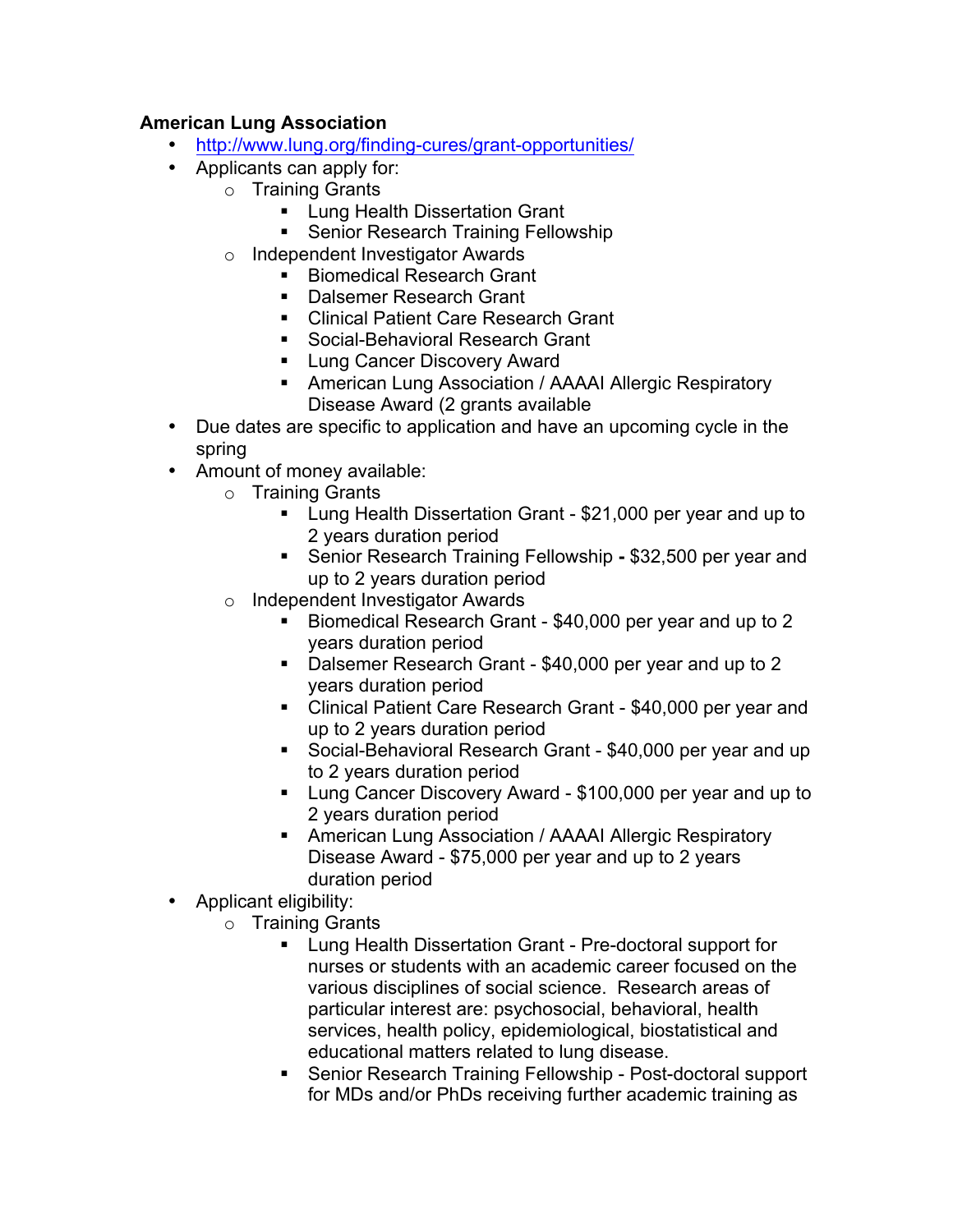scientific investigators. Research areas of particular interest are: adult pulmonary medicine, pediatric pulmonary medicine and lung biology.

- o Independent Investigator Awards
	- § Biomedical Research Grant Provides seed monies for junior investigators researching the mechanisms of lung disease and general lung biology.
	- Dalsemer Research Grant Provides seed monies for junior investigators researching interstitial lung disease.
	- Clinical Patient Care Research Grant Provides seed monies for junior investigators working on traditional clinical studies examining methods of improving patient care and/or treatment for lung disease.
	- Social-Behavioral Research Grant Provides seed monies for junior investigators working on epidemiological and behavioral studies examining risk factors affecting lung health. This grant includes studies concerning the ethical, legal and economic aspects of health services and policies.
	- Lung Cancer Discovery Award Supports investigators, at any level of research experience, focusing on novel treatments or a cure for lung cancer. *A Letter of Intent is required for this award.*
	- American Lung Association / AAAAI Allergic Respiratory Disease Award - Supports investigators at any level of research experience, working in an allergy/immunology division/section on a project related to allergic respiratory disease.
- Scientific Studies that supports a wide range of research with focus on the lungs are open to funding

### **American Society for Microbiology (ASM)**

- <http://www.asm.org/index.php/awards-grants-2>
- Applicants can apply for:
	- o Awards
		- Research
		- Education
		- Service
		- Students and Young Investigators
	- o Fellowships
- Due dates are specific to type of application
- Amount of money available is specific to type of application
- Applicant eligibility is specific to type of application
- All Scientific Studies that are focused on the subspecialties of microbiology, including biotechnology, clinical microbiology, environmental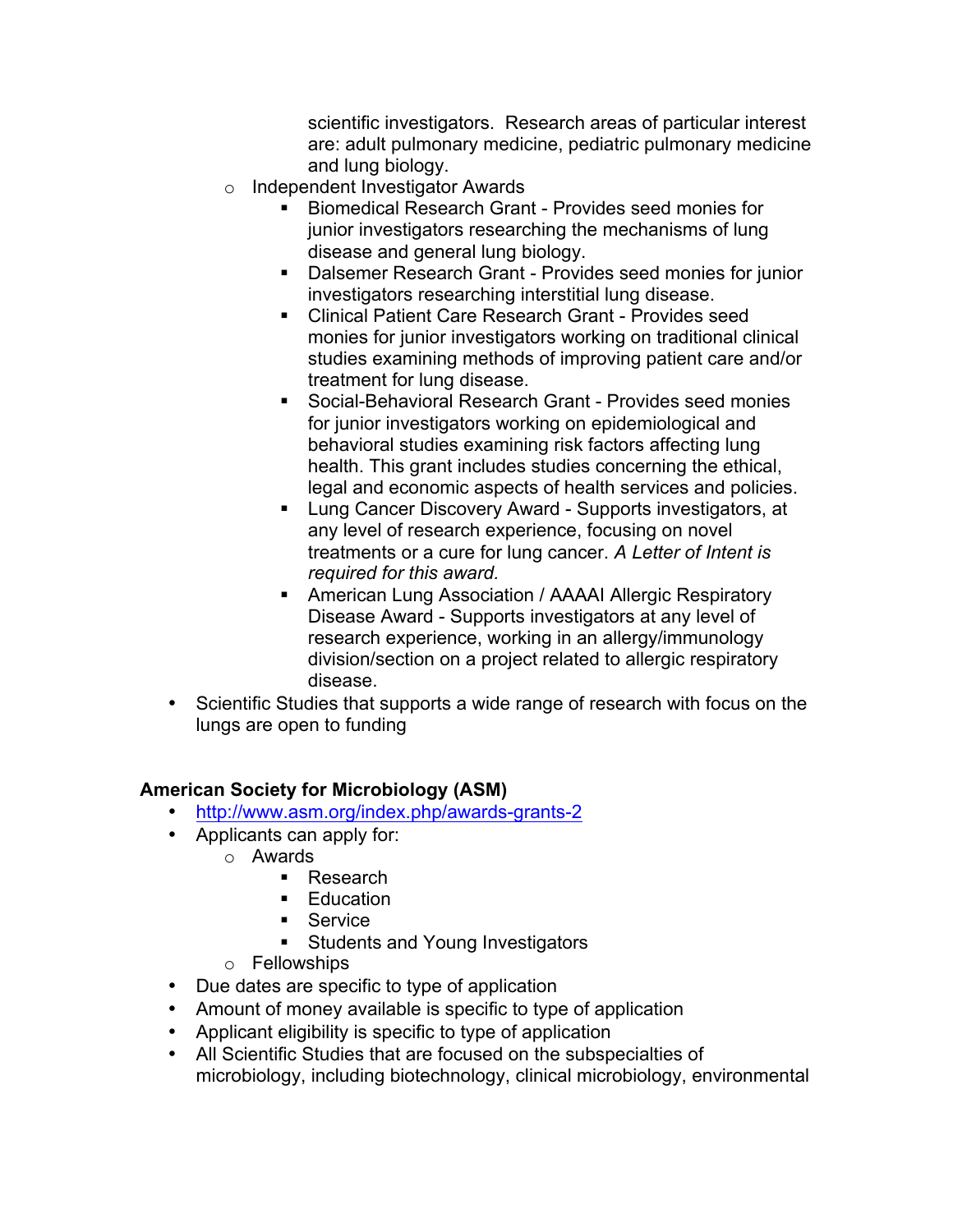microbiology, antimicrobial chemotherapy, immunology, and virology, as well as education and service to the profession are eligible for funding

## **American Society of Tropical Medicine and Hygiene (ASTMH)**

- [http://www.astmh.org/ASTMH\\_Sponsored\\_Fellowships/4501.htm](http://www.astmh.org/ASTMH_Sponsored_Fellowships/4501.htm)
- Applicants can apply for:
	- o Burroughs Wellcome Fund /ASTMH Postdoctoral Fellowship in Tropical Infectious Diseases
	- o Centennial Travel Award in Basic Science Tropical Disease Research
	- o Gorgas Memorial Institute Research Award
	- o Robert E. Shope International Fellowship in Infectious Diseases
	- o Additional Awards
- Due dates are specific to type of application and have one cycle of funding per year
- Amount of money available:
	- o Burroughs Wellcome Fund /ASTMH Postdoctoral Fellowship in Tropical Infectious Diseases - two years of support at \$65,000 USD per year to cover travel, stipend, fringe benefits, health insurance and capacity development at the overseas site
	- o Centennial Travel Award in Basic Science Tropical Disease Research - \$25,000 award
	- o Experience in the tropics to leverage further career development.
	- o Gorgas Memorial Institute Research Award up to \$20,000 to cover the total costs of round-trip travel, housing and supplies required for a project
	- o Robert E. Shope International Fellowship in Infectious Diseases \$25,000 award
	- o Additional Awards
- Applicant eligibility:
	- o Burroughs Wellcome Fund /ASTMH Postdoctoral Fellowship in Tropical Infectious Diseases (Travel)
		- § Applicants must be a postdoctoral infectious disease fellow or must have completed training in other clinical specialties relevant to tropical medicine (e.g., internal medicine, pediatrics, OB/GYN)
		- Fellowship is not intended for students, pre-doctoral candidates or faculty-level applicants - it is not intended to provide funding for overseas clinical electives or experiences
	- o Centennial Travel Award in Basic Science Tropical Disease Research
		- § Applicant must be a full-time post-doctoral fellow (with PhD or MD degree or the equivalent) with a position at a U.S. or Canadian institution.
		- § Applicant must study a tropical infectious disease in one or more of the following disciplines or related areas: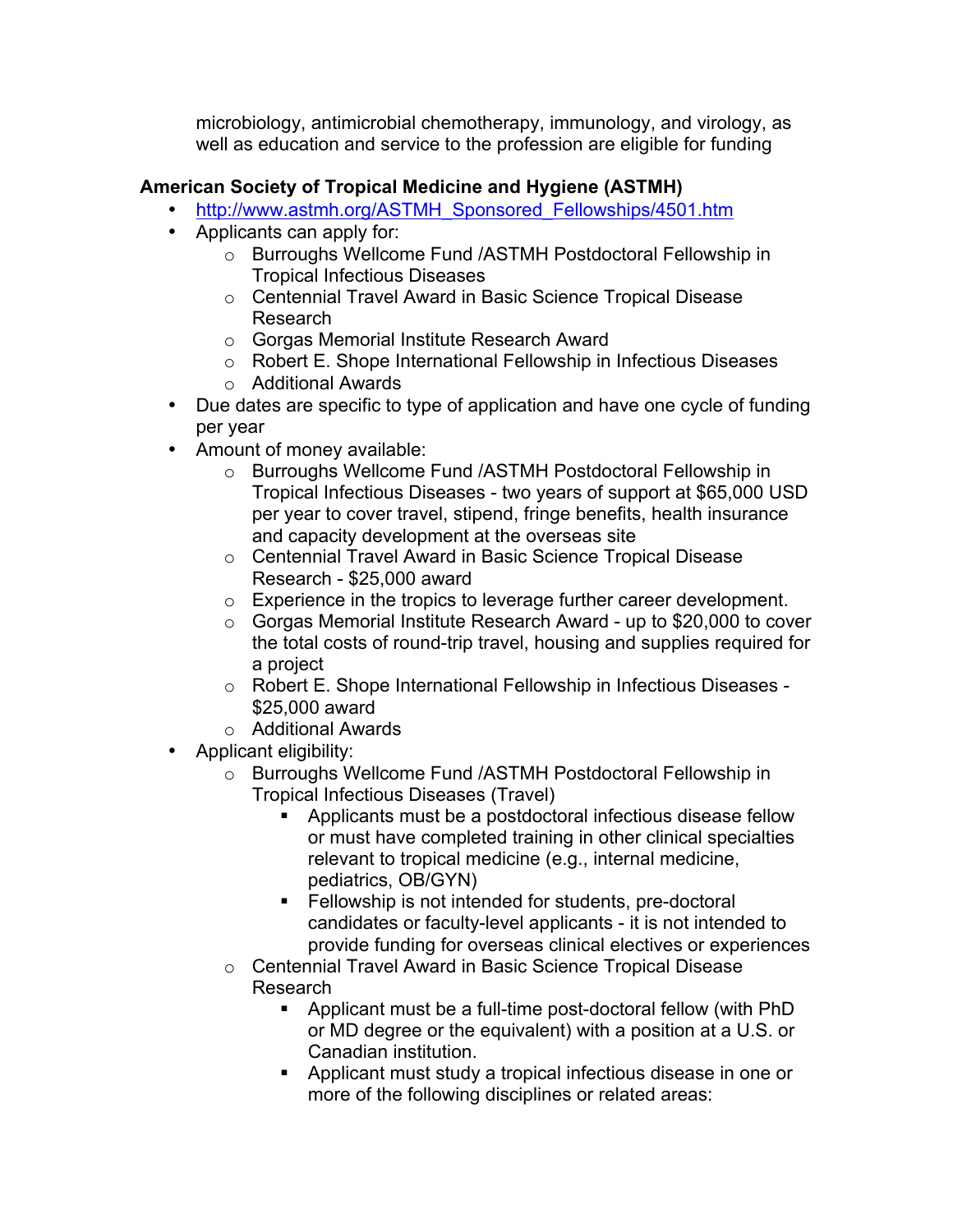immunology, genetics, molecular biology, biochemistry, cell biology, and entomology

- o Gorgas Memorial Institute Research Award (Short-Term Travel)
	- § Applicants should have PhD or MD-level training in a relevant field \*exceptions can apply
	- § Applicants should be citizens or permanent residents of the Americas, and hold a position at a research, medical, public health or teaching institution in that country
	- § Applicants must have the endorsement of the home institution in order to participate in this program
	- Applicants are investigators in training or junior investigators (and not established senior scientists) \*exceptions can apply
- o Robert E. Shope International Fellowship in Infectious Diseases (Short-Term Travel)
	- § Full-time post-doctoral fellows (PhD, DVM, MD or the equivalent) with positions at North American institutions who study any tropical infectious disease in arbovirology and/or emerging tropical infectious diseases
- o Additional Awards
- All Scientific Studies that support the research in tropical infectious diseases in developing area of the world are open to funding

#### **BD Biosciences**

- http://www.bdbiosciences.com/research/grant/apply/stem\_cell.jsp
- Applicants can apply for a research grant that supports the cost of reagents and labware
- Due date deadline is February 1, 2013
- Amount of money granted in \$100,000 for 10 scientists
- Applicant eligibility is specific to application
- Scientific Studies that support the research of stem cells are open to funding

### **Brain and Behavior Research Foundation NARSAD Grants and Prizes**

- <http://bbrfoundation.org/narsad-grants-and-prizes>
- Applicants can apply for:
	- o NARSAD Young Investigator Grant
	- o NARSAD Independent Investigator Grant
- Due dates have one cycle of funding per year
- Amount of money available:
	- o NARSAD Young Investigator Grant up to \$30,000 per year, for one or 2 years (maximum of \$60,000)
	- o NARSAD Independent Investigator Grant up to \$50,000 per year, for 2 years (maximum of \$100,000)
- Applicant eligibility is specific to type of application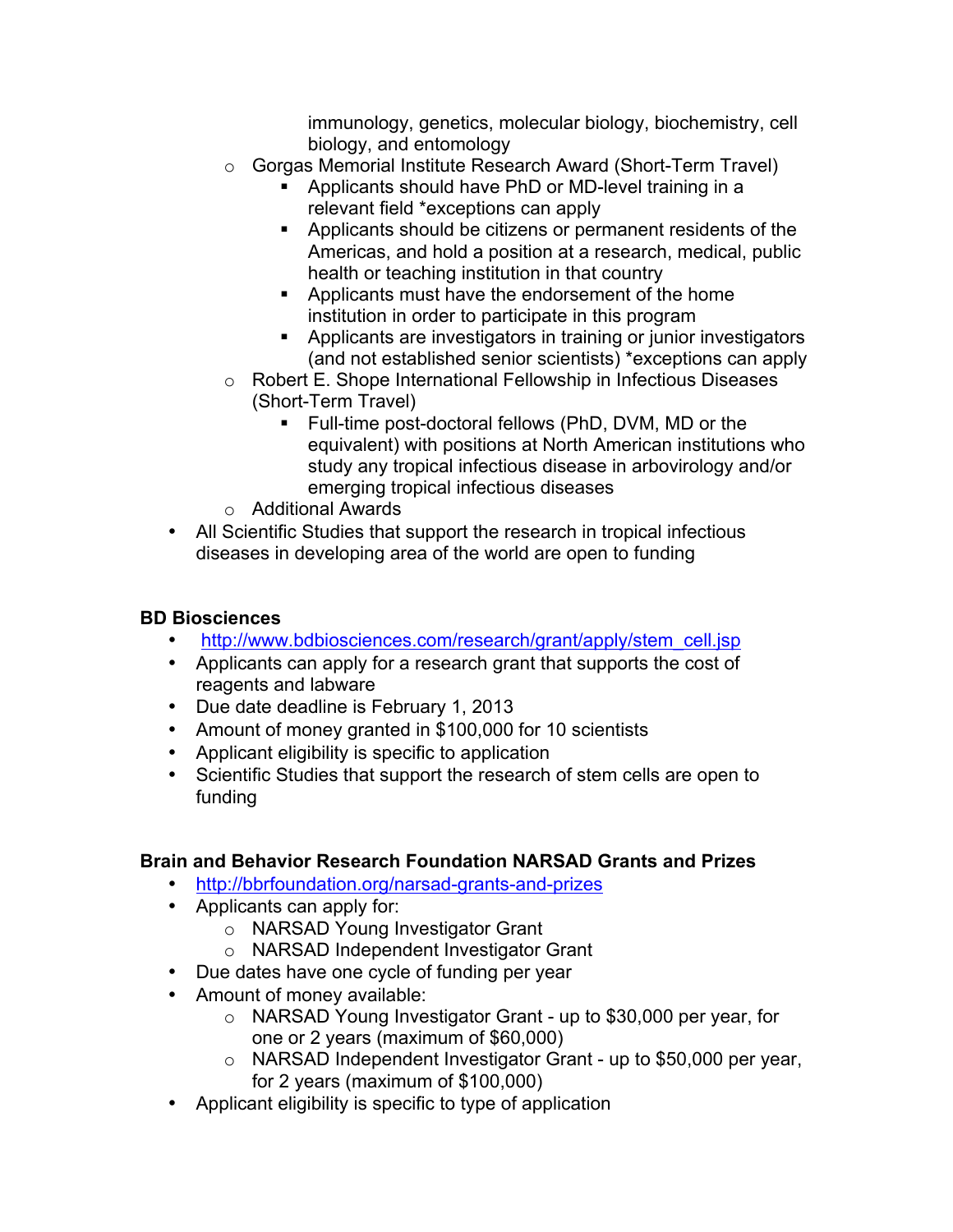- o NARSAD Young Investigator Grant applicants must be at the advanced post-doctoral or assistant professor (or equivalent) level
- o NARSAD Independent Investigator Grant scientists at the associate professor
- All Scientific Studies that support brain research focused on basic research, new technologies, diagnostic tools/early intervention, and next generation therapies are all open to funding

## **Burroughs Wellcome Fund (BWF)**

- <http://www.bwfund.org>
- Applicants can apply for:
	- o Career Awards for Postdoctoral Students
		- Career Awards for Medical Scientists
		- Career Awards at the Scientific Interface
- Due dates are specific to type of applicant and have one cycle for funding per year
- Amount of money available:
	- $\circ$  Career Awards for Medical Scientists 5 year \$700,000 award
	- o Career Awards at the Scientific Interface \$500,000 to fund advanced postdoctoral training and the first 3 years of faculty service
- Applicant eligibility:
	- $\circ$  Career Awards for Medical Scientists applicants must be a researcher within a degree-granting institution in the U.S. or Canada
	- $\circ$  Career Awards at the Scientific Interface applicants must be an U.S. and Canadian citizen, permanent resident or an U.S. temporary resident
- Scientific Study:
	- $\circ$  Career Awards for Medical Scientists research must be in the area of biomedical, disease-oriented, translational studies or molecular, genetic, or pharmacological epidemiology studies – research in health services or involving large-scale clinical trials are ineligible
	- $\circ$  Career Awards at the Scientific Interface research must be in the area of physical, mathematical, computational sciences or biological sciences

### **Childhood Brain Tumor Foundation (CBTF)**

- <http://www.childhoodbraintumor.org/grants.html>
- Due dates are specific to application and have two cycles of funding per year
- Amount of money available is specific to application
- Applicant eligibility is specific to application Scientific Studies that support a specialized interest for understudied pediatric brain tumors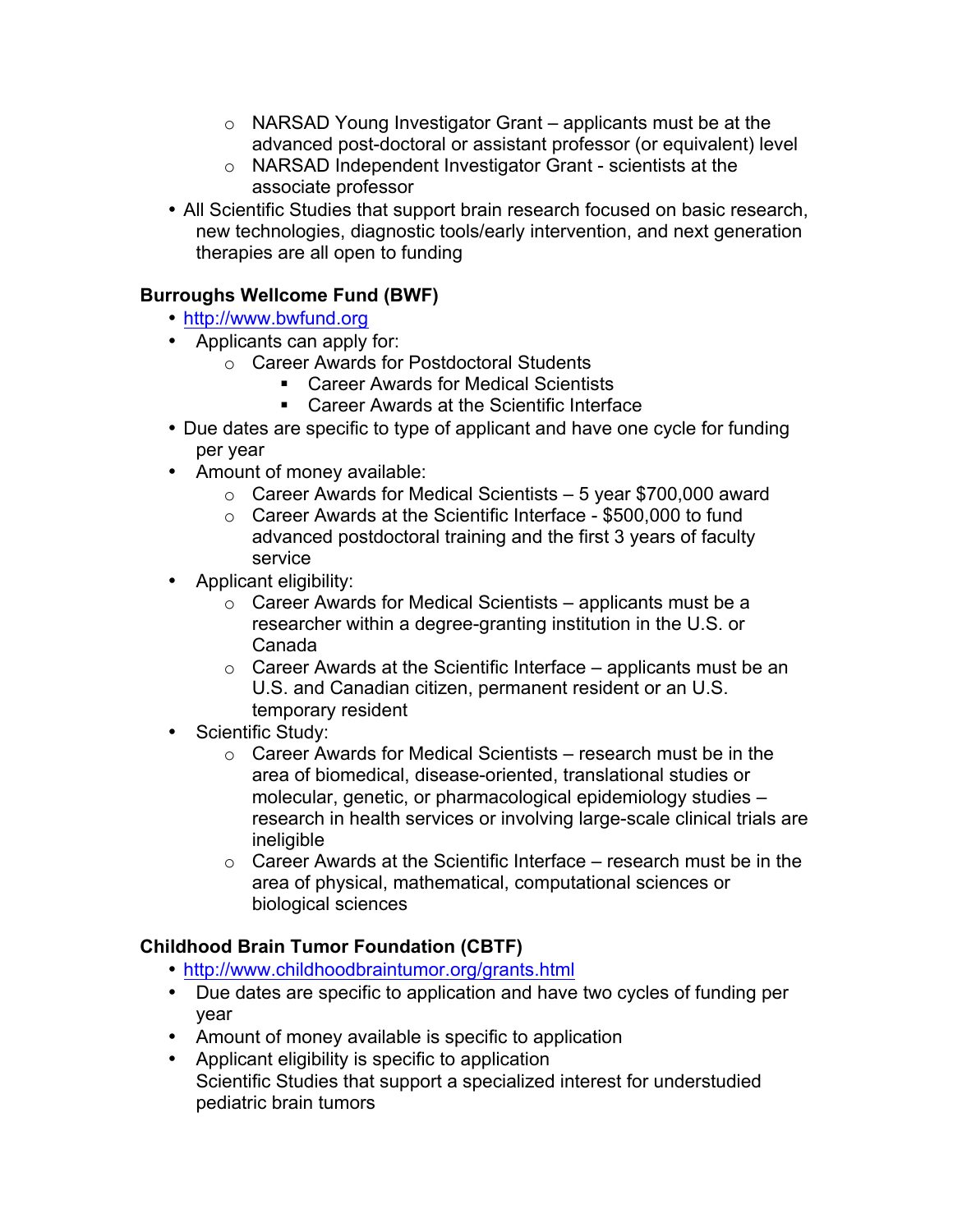## **Congressionally Directed Medical Research Programs Department of Defense (CDMRP)**

- <http://cdmrp.army.mil/funding/default.shtml>
- Applicants can apply for research grants that support their scientific study
- Due dates are specific to application and have one cycle of funding per year
- Amount of money available is specific to application
- Applicant eligibility is specific to application
- All scientific studies are open to grant funding

#### **Cooley's Anemia Research Foundation (CAF)**

- <http://www.thalassemia.org>
- Applicants can apply for:
	- o Support for Ongoing Clinical Research in Thalassemia
	- o Gene research in Thalassemia Translational Grant Award
	- o Research Fellowships
- Due dates are specific to type of application and have one cycle per year
- Amount of money available:
	- o Support for Ongoing Clinical Research in Thalassemia \$40,000 annually with possibility of one year renewal upon submission of a renewal application
	- o Gene research in Thalassemia Translational Grant Award total funding of up to \$60,000 per year
	- o Research Fellowships limited to a maximum of \$32,500 per year and may be renewable for a second year upon reapplication
- Applicant eligibility is specific to type of application
- Scientific Studies that support the research of Thalassemia are open to funding

#### **Damon Runyon Cancer Research Foundation**

- http://www.damonrunyon.org/for scientists/more/fellowship award applic ation\_guidelines
- Due dates have two cycles of funding per year March 15, 2013 & August 15, 2013
- Amount of money available Level 1 is \$50,000 per year for 3 years and Level 2 is \$60,000 per year for 3 years
- Applicant eligibility:
	- $\circ$  Applicants must apply for the fellowship under the quidance of a Sponsor - a scientist (tenured, tenure-track or equivalent position) capable of providing mentorship
	- o Applicants who have already accepted a postdoctoral research fellowship award are not eligible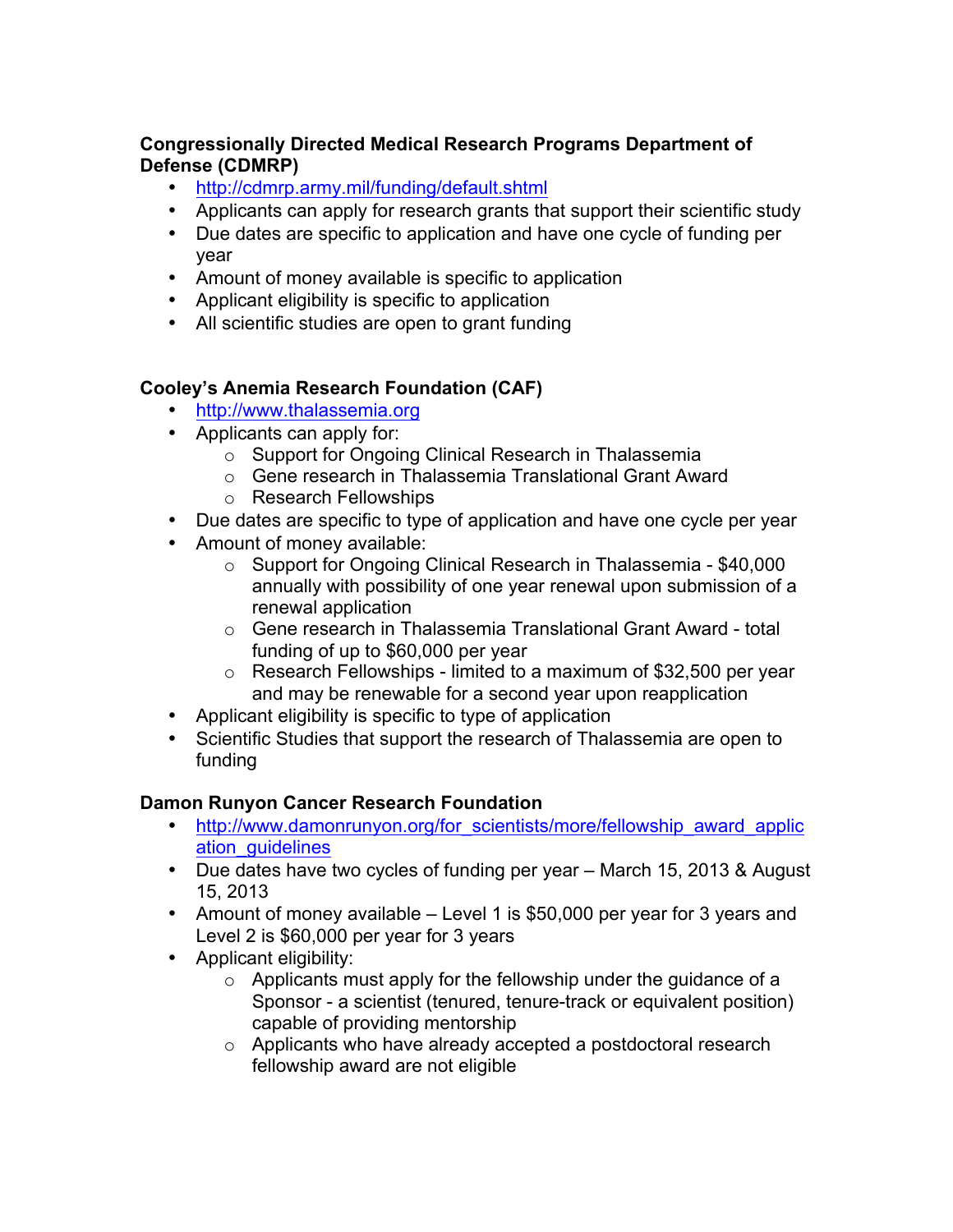All Scientific Studies that support the theoretical and experimental research relevant to the study of cancer and the search for cancer causes, mechanisms, therapies and prevention are open to funding

## **Ford Foundation Fellowship Program**

- <http://sites.nationalacademies.org/PGA/FordFellowships/index.htm>
- Applicants can apply for:
	- o Pre-doctoral Program Fellowship
	- o Dissertation Program Fellowship
	- o Postdoctoral Program Fellowship
	- o Fellowships specific to Minorities
- Due dates are specific to type of application and have one cycle for funding per year
- Amount of money available is specific to type of application
- Applicant eligibility:
	- $\circ$  Applicants must be citizens or nationals of the United States regardless of race, national origin, religion, gender, age, disability, or sexual orientation
	- $\circ$  Applicants must be researchers with evidence of superior academic achievement
	- o Applicants must be researchers committed to teaching and research at the college or university level
- Funding is open to a wide range of research fields

### **Genetics Society of America DeLill Nasser Award for Professional Development**

- <http://www.genetics-gsa.org/pages/delill.shtml>
- Due dates are twice per year
- Amount of money available is not stated
- Applicant eligibility: applicant must be a graduate student or postdoctoral trainee
- Scientific Studies that support the research of genetics are open to funding

\*Funding supports travel costs for young geneticists to attend national and international meetings and enroll in laboratory courses

### **Grants.gov**

- <http://www.grants.gov/search/search.do?oppId=203153&mode=VIEW>
- Applicants can search for a wide range of grants
- Due dates are specific to application
- Amount of money available is specific to application
- Applicant eligibility is specific to application
- Research grants can be found for a wide range of scientific studies

### **Helen Hay Whitney Foundation**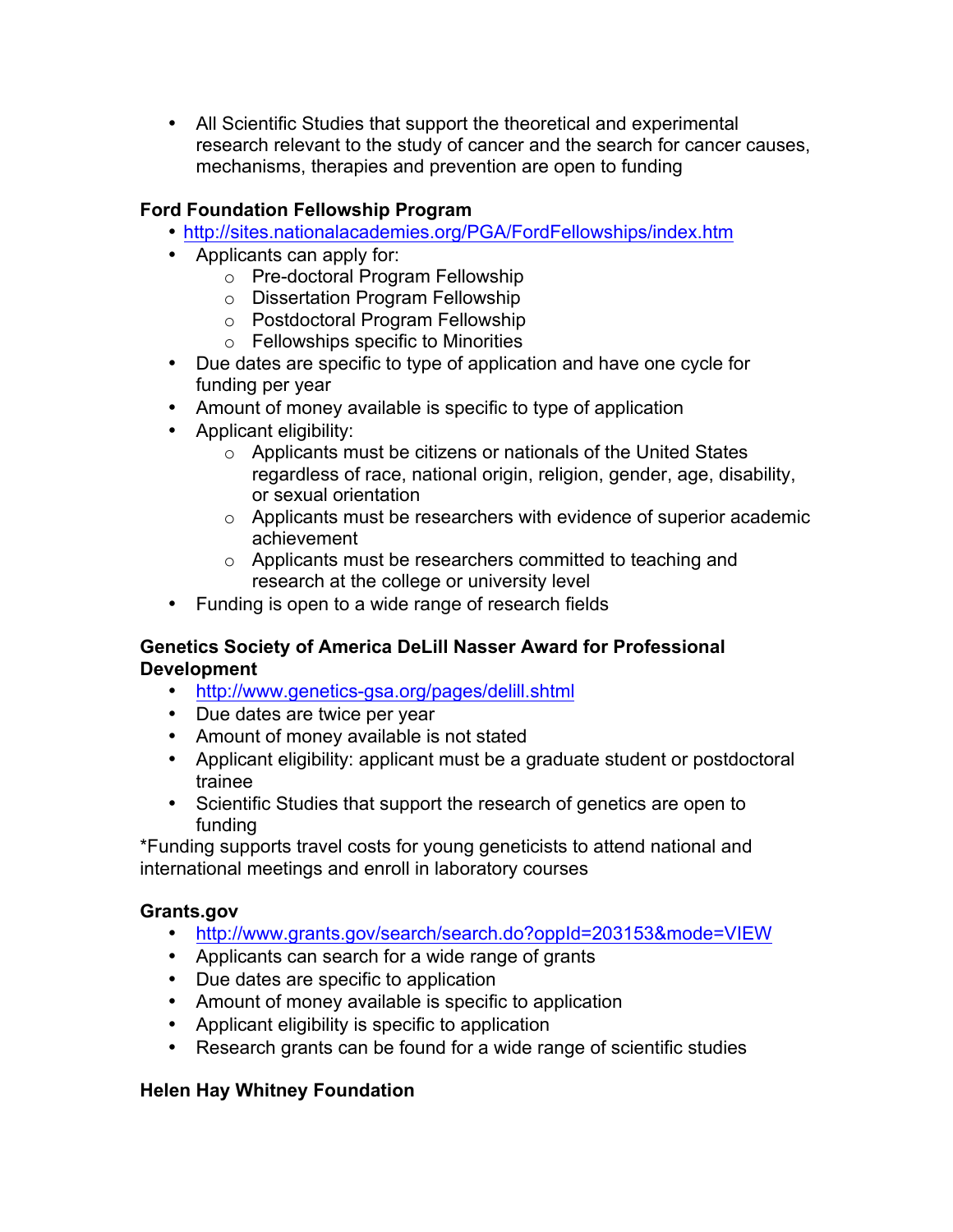- <http://www.hhwf.org/HTMLSrc/ResearchFellowships.html>
- Due dates have one cycle of funding per year July 1, 2013
- Amount of money available First year is \$49,000, Second year is \$50,000, and Third year is \$51,000 with research allowance
- Applicant eligibility:
	- o Applicants must be in the final stages of obtaining a Ph.D., M.D., or equivalent degree and are seeking beginning postdoctoral training in basic biomedical research
	- o Applicants must have no more than one year of postdoctoral research experience at the time of the deadline for submitting the application and who have received a PhD (or D.Phil. or equivalent) degree no more than two years before the deadline, or an M.D. degree no more than three years before the deadline
	- o Fellowships may be awarded to US citizens planning to work in laboratories either in the US, Canada, or abroad and also to foreign citizens for research in laboratories in the US only
	- $\circ$  Foreign Students will need to obtain appropriate visa documentation, as required by US Immigration
- All Scientific Studies that support all basic biomedical sciences are open to funding

# **Howard Hughes Medical Institute (HHMI)**

- <http://www.hhmi.org/grants/individuals/>
- Applicants can apply for:
	- o Grants for Medical, Dental and Veterinary Student Research Training and Early Career Awards
		- Medical Research Fellowships
	- o Fellowships for Advanced Study
		- International Student Research Fellowships \* invitation only
		- Gilliam Fellowships \*invitation only
- Due dates are specific to type of application
- Amount of money available is specific to type of application
- Applicant eligibility is specific to type of application
	- o Funding is specialized awarded to foreign citizens or members of groups underrepresented in the sciences
- All Scientific Studies that support promising biomedical research which includes medical, dental, and veterinary students seeking research training; and leading research scientists who are developing new approaches to undergraduate science education are open to funding

# **Human Frontiers Science Program (HFSP)**

- [www.hfsp.org/funding](http://www.hfsp.org/funding)
- Applicants can apply for:
	- o Research Grant
	- o Long-term Fellowship for Postdoctoral Students
	- o Cross-disciplinary Fellowships for Postdoctoral Students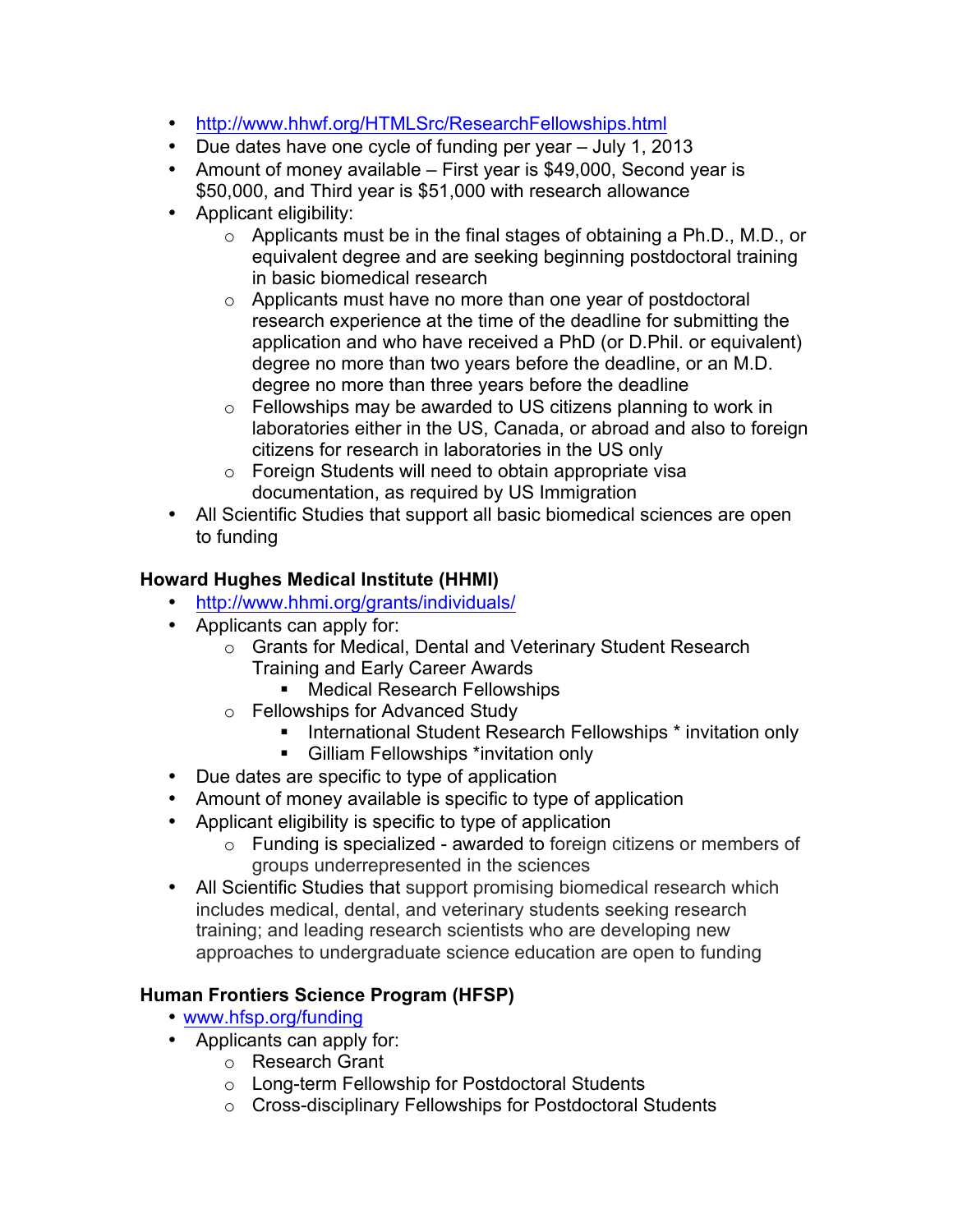- Due dates are specific to type of application and have one cycle for funding per year
- Amount of money available is not stated
- Applicant eligibility:
	- o Applicants must be working on novel, innovative, and interdisciplinary research focused on the mechanisms of living organisms
	- $\circ$  Research grants applicants must be working with a collaboration of scientists from different countries and different disciplinarians
		- Principal Applicant of a research grant must be from one of the member countries: Australia, Austria, Belgium, Bulgaria, Canada, Cyprus (EU part), the Czech Republic, Denmark, Estonia, Finland, France, Germany, Greece, Hungary, India, the Republic of Ireland, Italy, Japan, the Republic of Korea, Latvia, Lithuania, Luxembourg, Malta, the Netherlands, New Zealand, Norway, Poland, Portugal, Romania, Slovakia, Slovenia, Spain, Sweden, Switzerland, the United Kingdom, and the United States of America.
	- $\circ$  Long-term postdoctoral fellowships applicants must have a Ph.D. and desire to train abroad
	- o Cross-disciplinary fellowships applicants must have a Ph.D. in physical sciences, chemistry, mathematics, engineering, or computer science and desire to train in biology
- All Scientific Studies that are based on physical sciences, chemistry, mathematics, engineering, computer science, physics, and biology are open to funding

# **International Bone and Mineral Society**

- <http://www.ibmsonline.org/p/cm/ld/fid=81>
- Applicants can apply for:
	- o IBMS Gideon and Sevgi Rodan Fellowship
	- o IBMS Gregory R. Mundy Fellowship on Cancer-Induced Bone Disease
- Due dates are specific to type of application
- Amount of money available is specific to type of application
	- o IBMS Gideon and Sevgi Rodan Fellowship 1 year, non-renewable \$40,000 grant
	- o IBMS Gregory R. Mundy Fellowship on Cancer-Induced Bone Disease
- Applicant eligibility: Applicants and their mentors must be members of IBMS
- Scientific Studies:
	- $\circ$  IBMS Gideon and Sevgi Rodan Fellowship that focus on the bone and mineral field (research may be basic, translational, clinical, or outcomes-based in bone biology or diseases of the bone) are open to funding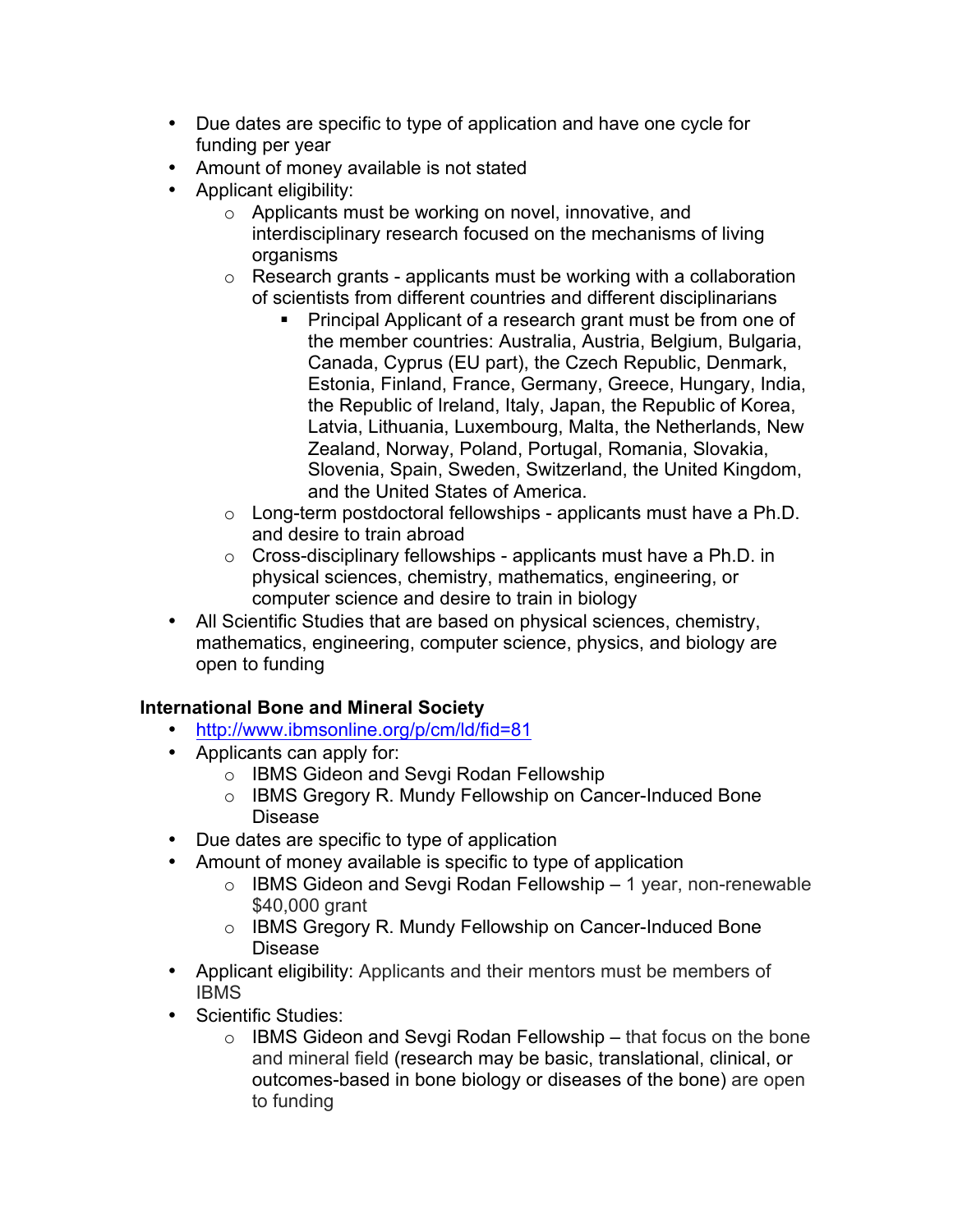o IBMS Gregory R. Mundy Fellowship on Cancer-Induced Bone Disease – that focus on the cancer and bone field are open to funding

### **Juvenile Diabetes Research Foundation International (JDRF)**

- [http://www.jdrf.org/index.cfm?page\\_id=113993](http://www.jdrf.org/index.cfm?page_id=113993)
- Applicants can apply for:
	- o Innovative Grants
		- o Postdoctoral Fellowships
		- o Advanced Postdoctoral Fellowships
		- o Career Development Awards
		- o Early Career, Patient-Oriented Diabetes Research Awards
- Due dates are specific to type of application have one cycle of funding per year
- Amount of money available is specific to type of application
	- $\circ$  Innovative Grants maximum budget is \$110,000
	- o Postdoctoral Fellowships budget is \$44,764 to \$59,680
	- o Advanced Postdoctoral Fellowships maximum budget is \$90,000
	- o Career Development Awards maximum budget is \$150,000
	- o Early Career, Patient-Oriented Diabetes Research Awards maximum budget is \$150,000
- Applicant eligibility is specific to type of application
- All Scientific Studies that support research in efforts to cure type 1 diabetes and its complications are open to funding

# **Keystone Symposia**

- <http://www.keystonesymposia.org/index.cfm?e=web.Financial.Scholarship> s
- Applicants can apply for a grant that supports the cost of expenses associated with conference attendance, including registration, air (restrictions may apply based on funding source), ground transportation and lodging costs
- Due date is not stated
- Amount of money available is specific to expenses associated with conference attendance
- Applicant eligibility:
	- o Must be a graduate student or post-doctoral fellow currently enrolled in an academic program
- All research studies are open to grant funding

# **Life Science Research Foundation (LSRF)**

- <http://www.lsrf.org/pages/geninfo.htm>
- Due dates have one cycle of funding per year October 1, 2013
- Amount of money available is not stated but duration is 3 years
- Applicant eligibility: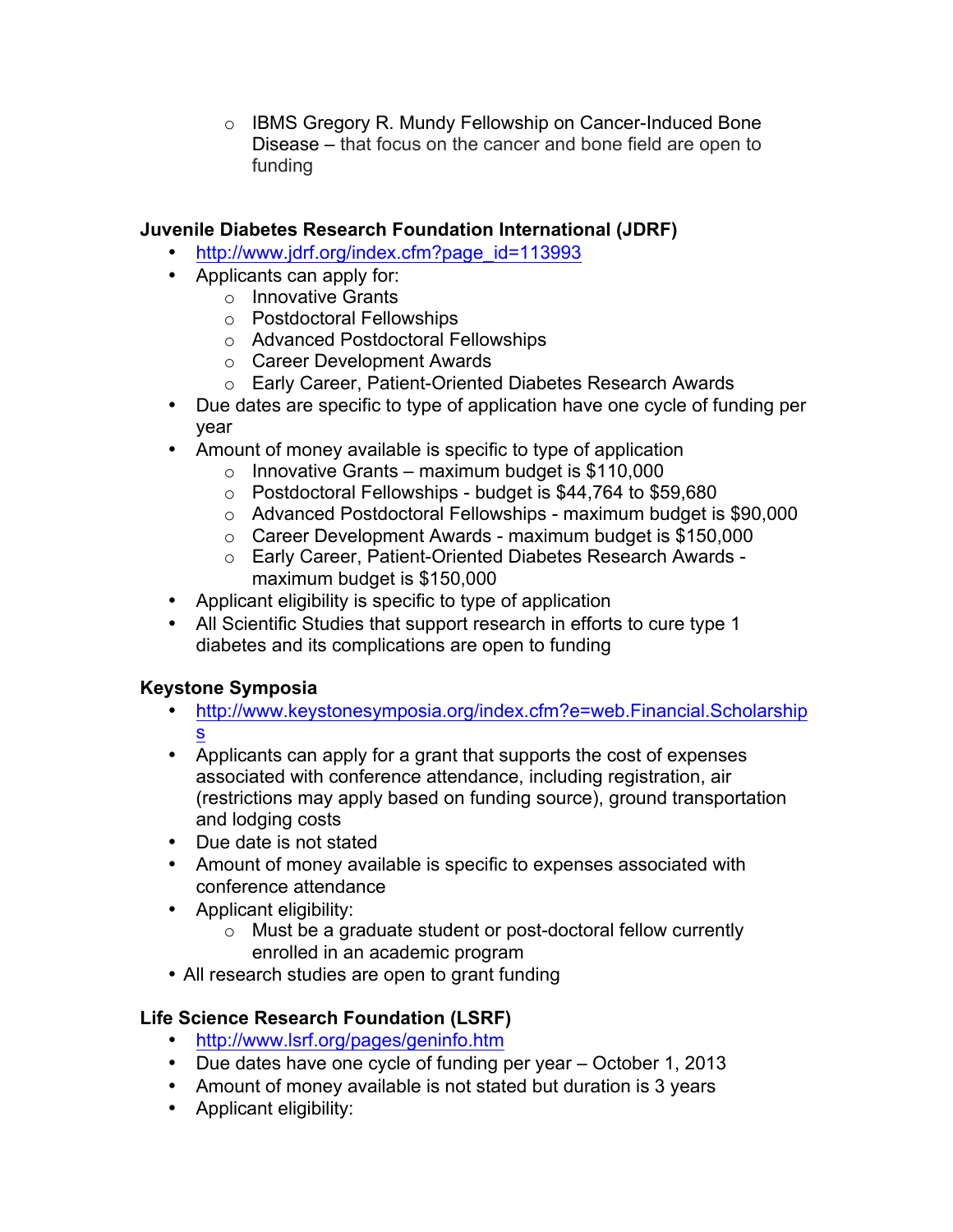- o Applicants must be graduates of medical and graduate schools in the biological sciences holding M.D., Ph.D., D.V.M. or D.D.S. degrees
- o All U.S. citizens are eligible to apply with no geographic restriction on the laboratory of their choice
- o Foreign applicants will be eligible for study in U.S. laboratories
- o Applicants must carry out their research at nonprofit institutions
- All Scientific Studies that support research within the life sciences: biochemistry, cell, developmental, molecular, plant, structural, organismic population and evolutionary biology; endocrinology; immunology; microbiology; neurobiology; physiology; virology

**National Institutes of Health (NIH)**- the nation's medical research agency

- [http://grants.nih.gov/grants/about\\_grants.htm](http://grants.nih.gov/grants/about_grants.htm)
- The following grants/awards are some of the most common:
	- o *National Cancer Institute Transition to Career Independence Award* <http://grants.nih.gov/training/careerdevelopmentawards.htm>
	- o *Ruth L*. *Kirschstein National Research Service Award* (NRSF) <http://grants.nih.gov/training/nrsa.htm>
	- o *Office of Intramural Training and Education-Intramural AIDS Research Fellowship Program* [https://www.training.nih.gov/aids\\_fellowship\\_home](https://www.training.nih.gov/aids_fellowship_home)
	- o *Genetics Predoctoral Research Training Program Institutions* [http://www.nigms.nih.gov/Training/InstPredoc/PredocInst-](http://www.nigms.nih.gov/Training/InstPredoc/PredocInst-Genetics.htm)[Genetics.htm](http://www.nigms.nih.gov/Training/InstPredoc/PredocInst-Genetics.htm)
	- o *NIH K99/R00 Pathway to Independence Award* <http://www.nlm.nih.gov/ep/pathway.html>
	- o *National Research Service Award for National Institute of Deafness and other communications disorder NIH* [http://www.nidcd.nih.gov/funding/Pages/How-to-Apply-for-an-](http://www.nidcd.nih.gov/funding/Pages/How-to-Apply-for-an-NIDCD-Grant.aspx)[NIDCD-Grant.aspx](http://www.nidcd.nih.gov/funding/Pages/How-to-Apply-for-an-NIDCD-Grant.aspx)
	- o *National Institute of Diabetes and Digestive and Kidney Diseases (NIDDK) Nancy Nossal Fellowship Award* [http://fellowshipoffice.niddk.nih.gov/audience/fellowship](http://fellowshipoffice.niddk.nih.gov/audience/fellowship-award.shtml)award.[shtml](http://fellowshipoffice.niddk.nih.gov/audience/fellowship-award.shtml)
- Due dates are specific to type of application
- Amount of money available is specific to type of application
- Applicant eligibility is specific to type of application
- All Scientific Studies that are health related are open for funding opportunities

# **National Organization for Hearing Research (NOHR)**

- <http://nohrfoundation.org/research>
- Due dates are once per year- October 2013
- Amount of money available is not stated
- Applicant eligibility is not specified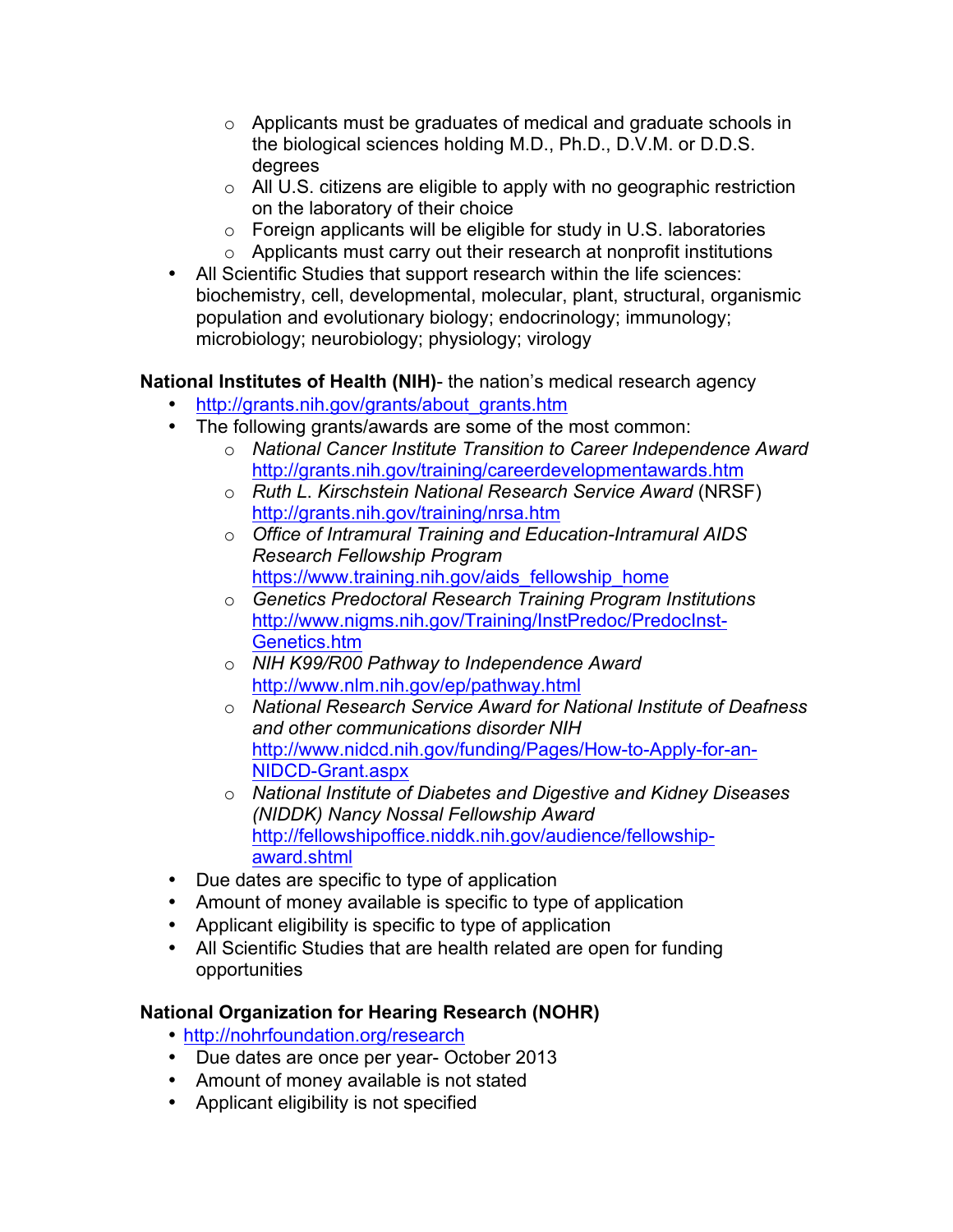• Scientific Studies that support biomedical research into the preventions, treatments, causes and cures of hearing loss & deafness are open to funding

## **National Science Foundation (NSF)**

- <http://www.nsf.gov>
- Applicants can apply for:
	- o Graduate Fellowship
	- o Postdoctoral Fellowships
	- o Fellowships specific to Minorities
- Due dates are specific to type of application
- Amount of money available is specific to type of application
- Applicant eligibility is specific to type of application
- A wide range of sciences are open for funding opportunities

## **Paul and Daisy Soros Fellowship for New Americans**

- <http://www.pdsoros.org/overview/>
- Due dates have one cycle of funding per year- November 12, 2013 midnight EST
- Amount of money available up to \$25,000 in maintenance grants and up to \$20,000 in tuition support for each year of graduate study supported for a total of as much as \$90,000
- Applicant eligibility:
	- $\circ$  Applicants must have the status of a New American
		- If you were born outside the United States (as a non citizen), you must be either a naturalized citizen or in possession of a green card (i.e., be a resident alien) by assigned date
		- If you were born inside the United States, your parents must have been born outside the United States and at least one of them must be a naturalized citizens of this country
	- o Applicants must not have reached or passed their 31st birthday as of assigned date
	- $\circ$  Applicants must be a college senior in good standing or hold a bachelor's degree,
	- $\circ$  Not beyond your second year if already enrolled -- in the graduate degree program for which you request support \* Other details apply
- All Scientific Studies that support any field and in any advanced degreegranting program in the United States are open to funding

### **St. Baldrick's Foundation Childhood Cancer**

- <http://www.stbaldricks.org/where-the-money-goes/grant-types>
- Applicants can apply for multiple St. Baldrick's Grants/Fellowships
- Due dates are specific to application and have two cycles of funding per year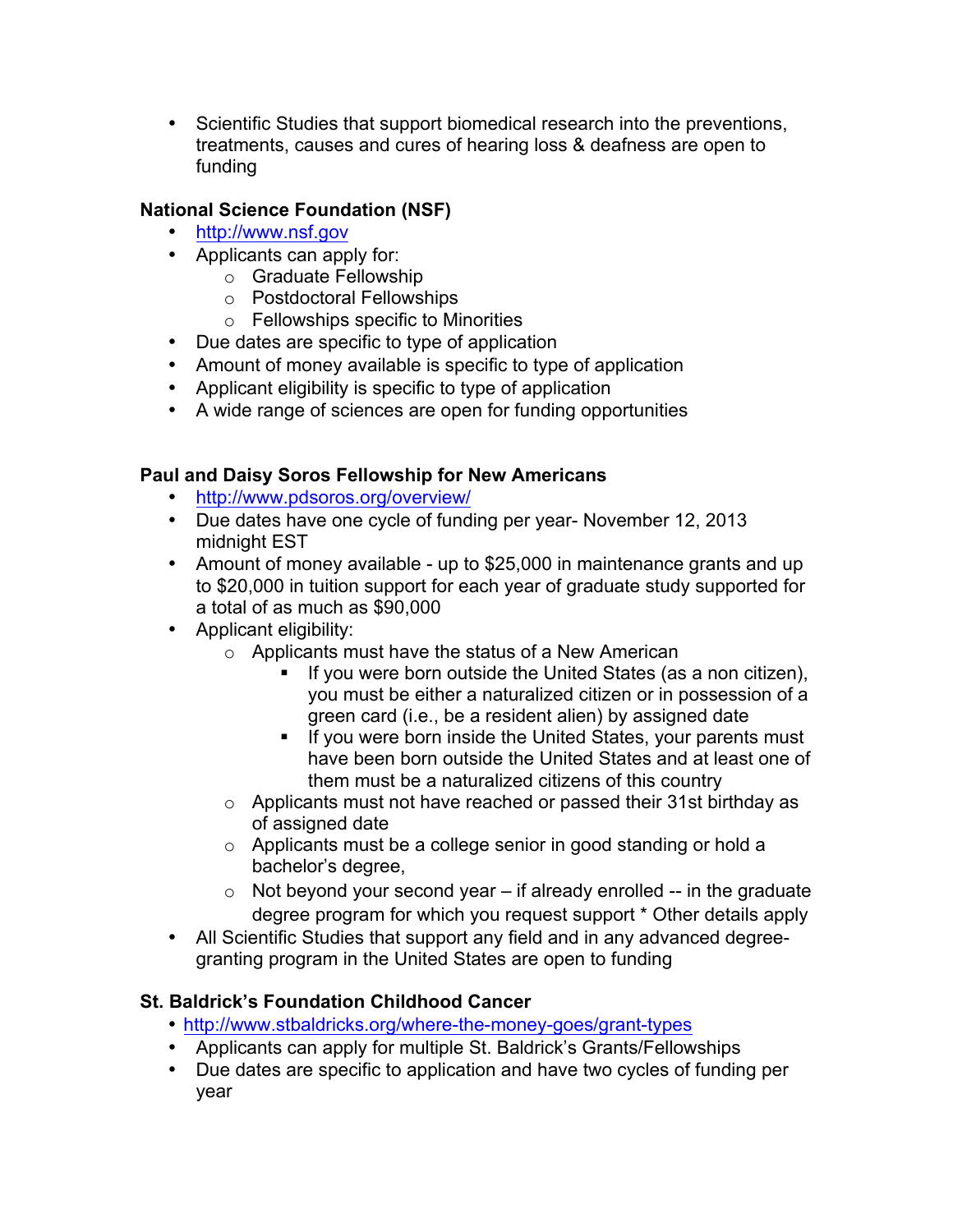- Amount of money available is specific to application
- Applicant eligibility is specific to application
- Scientific Studies that support cancer research within children are open for funding opportunities

#### **Sigma Delta Epsilon/Graduate Women in Science Vessa Notchev Research Fellowship (SDE/GWIS)**

- <http://www.gwis.org/programs.html>
- Due dates have one cycle of funding per year- January 15, 2013
- Amount of money available: maximum allowable award is \$10,000
- Applicant eligibility:
	- o Applicants must women holding a degree from a recognized institution of higher learning, of outstanding ability and promise in research, who are performing research at any institution in the U.S. or abroad.
	- o Applicants can be of any race, religion, nationality, creed, national origin, sexual orientation, or age
	- o Applicants are encouraged to have an active SDE/GWIS membership [\(http://www.gwis.org/application.html\) at](http://www.gwis.org/application.html) the time of and throughout the duration of funding
- All Scientific Studies that support the increase of knowledge in the fundamental sciences and research of women are open to funding

### **Susan G. Komen for the Cure**

- <http://ww5.komen.org/ResearchGrants/FundingOpportunities.html>
- Applicants can apply for:
	- o Investigator Initiated Research Grants
	- o Career Catalyst Research
	- o Komen usually also funds Promise Grants, Postdoctoral Fellowships, and Post Baccalaureate Training in Disciplinary Research, but not in the 2012-2013 cycle
- Due dates are not yet listed for this year
- Amount of money available:
	- o Investigator- Initiated Research Grants \$1,000,000 combined direct and indirect costs (\$250,000 per year for up to 4 years)
	- o Career Catalyst Research \$450,000 combined direct and indirect costs (\$150,000 per year for up to 3 years)
- Applicant eligibility is open to anyone across the globe \*detail on the website
- All Scientific Studies that research the basic biology, treatment, early detection and prevention of cancer, with the goal of supporting work that has significant potential to lead to reductions in incidence and mortality of cancer are open to funding

### **University of Pittsburgh Fellowships**

<http://www.haa.pitt.edu/graduate/financial-aid/university-fellowships>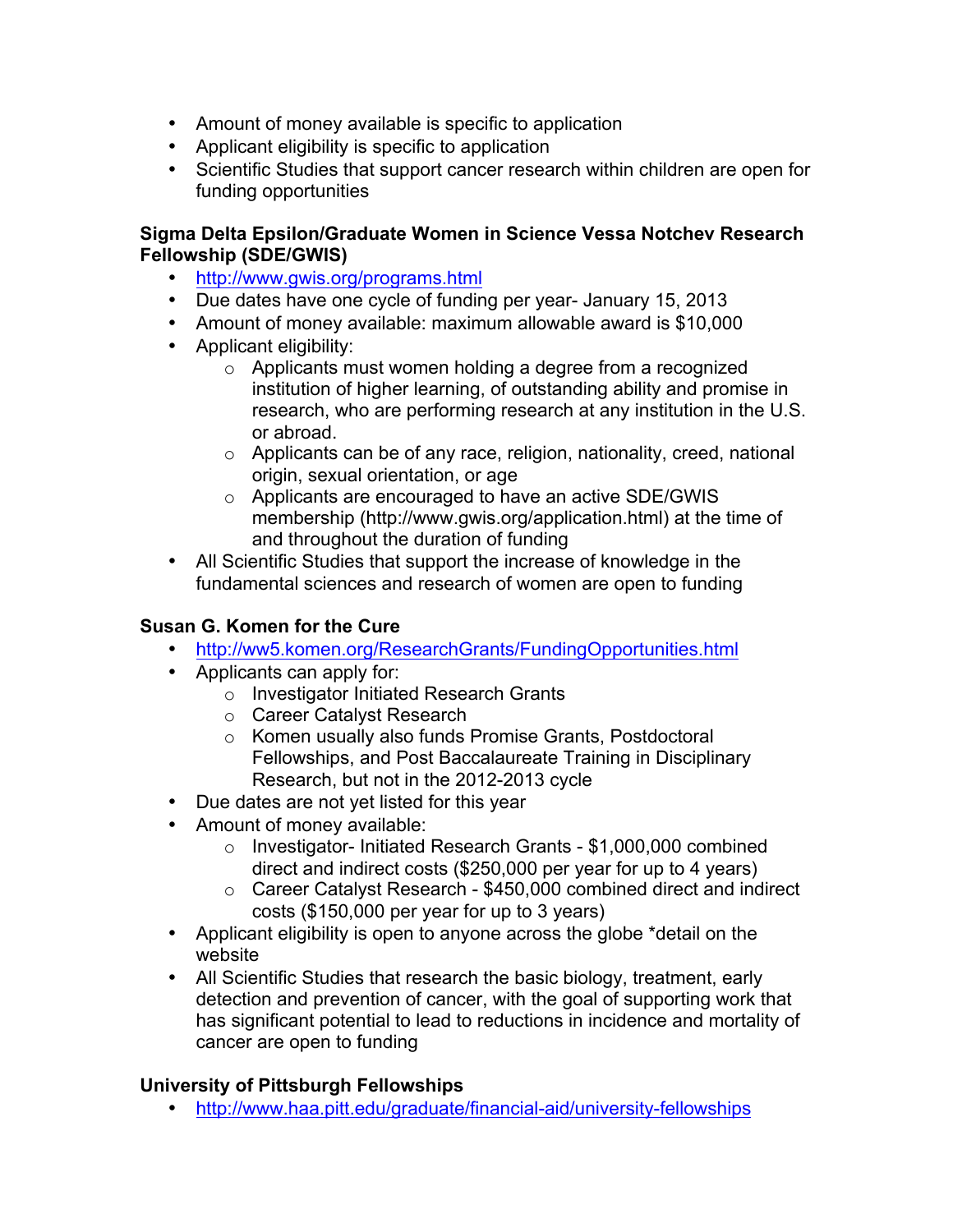- Applicants can apply for:
	- o Arts & Sciences Fellowships \*invitation only
	- o Andrew Mellon Predoctoral Fellowships
- Due dates are specific to type of application
- Amount of money available is specific to type of application
	- o Arts & Sciences Fellowships awardees receive a stipend plus remission of tuition - the stipend includes fund with which to purchase health insurance - No service is required
	- o Andrew Mellon Predoctoral Fellowships
- Applicant eligibility is specific to type of application
	- o Arts & Sciences Fellowships applicants must be recruit doctoral students of exceptional promise and ability either when they first enroll in the PhD program or for later years
	- o Andrew Mellon Predoctoral Fellowships applicants must have already finished their comprehensive exams (or will do so before the fellowship year begins) - all of our applicants are therefore applying to work full-time on their dissertations (either research or writing)
- A wide range of the arts and sciences are open for funding opportunities

### **Whitehall Foundation Research Grant Program**

- <http://www.whitehall.org/grants/>
- Applicants can apply for:
	- o Research Grants
	- o Grants-In-Aid
- Due dates are not stated
- Amount of money available:
	- o Research Grants normally range from \$30,000 to \$75,000 per year for up to 3 years \*renewal grant with a maximum of two years is possible
	- o Grants-In-Aid 1 year and do not exceed \$30,000
- Applicant eligibility:
	- o Research Grants
		- § Applicants must be established scientists of any age working at accredited institutions in the United States
		- Research grants will not be awarded to investigators who have already received, or expect to receive, substantial support from other sources, even if it is for an unrelated purpose.
	- o Grants-In-Aid
		- § Applicants must be an assistant professor and have not yet become firmly established or senior scientists
- All Scientific Studies that support basic research in neurobiology, defined as follows: Invertebrate and vertebrate (excluding clinical) neurobiology, specifically investigations of neural mechanisms involved in sensory, motor, and other complex functions of the whole organism as these relate